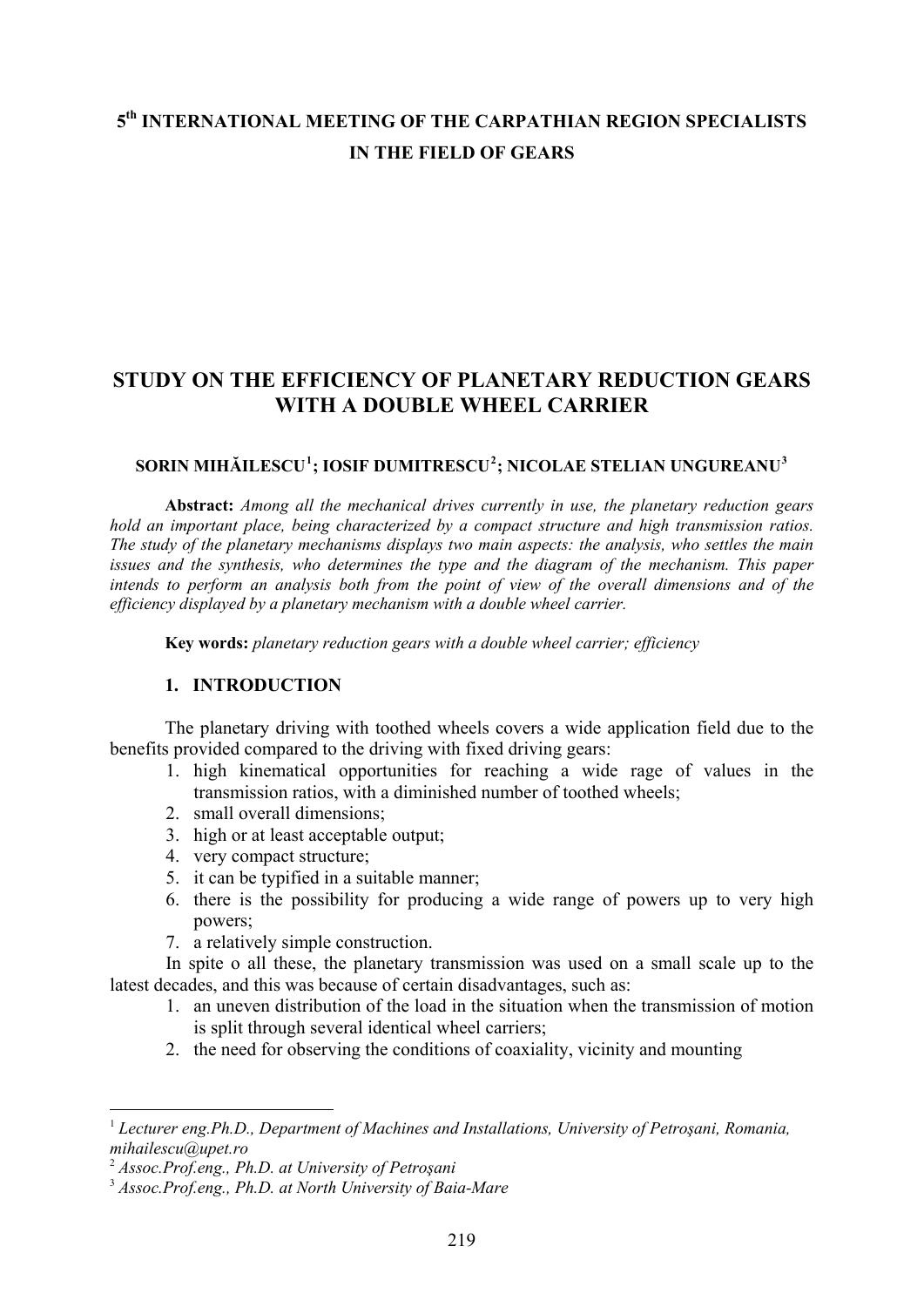- 3. the obligation for avoiding the phenomenon of interference for the case of the internal driving gear;
- 4. technical problems for producing toothed wheels with internal denture and an wheel carrying arm.

Today, these disadvantages have been removed especially by the use of highly expert tool machines. The observance of the conditions of coaxiality, vicinity and mounting may generate a disadvantage that can be balanced by combining the number of teeth of the component wheels. As for the low efficiency attained by certain types of planetary driving gears, this one is valid only for high power driving gears. As a result, the design of such a planetary driving gear and the use of adopted constructive solutions shall always be made considering the efficiency that can be attained.

## **2. STUDY ON THE PLANETARY MECHANISMS**

The study performed on the planetary mechanisms includes two main aspects, i.e.: analysis, who settles the main problems and synthesis, who determines the type and the diagram of the mechanism, starting from the given data that cover the kinematical characteristics and to some extend the dynamic ones. The planetary mechanisms are reduced to a mechanism equivalent to predetermined axes and this procedure lays the foundation for a general study method of planetary mechanisms.



Figure 1. The kinematic diagram of the double satellite planetary reduction

The synthesis of a plain planetary mechanism includes:

- the kinematical synthesis which consists in determining the basic mechanism, the equivalent mechanism and transmission ratio *i;*

- the dynamical synthesis which consists in determining the mechanism so that is efficiency should be satisfactory to the purpose it has been created

This paper intends to present such an analysis, both from the point of view of the overall dimensions and from the point of view of the efficiency supplied by a planetary mechanism with a double wheel carrier. Figure 1 shows the kinematical diagram.

The preliminary data (Table 1) refer to the incoming power in the reduction gear, the total transmission ratio and the incoming rotation in the reduction gear. The values reached by these parameters are covered on one hand in the domain for which electric motors exist and on the other hand for which an applicative interest is being shown.

| $P_i$ , kW         | 1.8   | 5.8        |       |       | 6.7   |       | 20    |       | 7 <sup>5</sup> |       |
|--------------------|-------|------------|-------|-------|-------|-------|-------|-------|----------------|-------|
| $n_i$              | 500   | 500        | 1500  | 000   | 000   | 1000  | 1000  | 1500  | 500            |       |
| rot/min            |       |            |       |       |       |       |       |       |                |       |
| 1 <sub>total</sub> |       | $\epsilon$ | 67    | 80    | 80    | 80    | 80    | 106   | 106            | 106   |
| In                 | 0.541 | 0.606      | 0.669 | 0.551 | 0.663 | 0.656 | 0.707 | 0.579 | 0.655          | 0.708 |

*Table 1. Preliminary data*

With the help of these values, there have been determined the geometrical elements for the two driving gears with internal denture and which form the reducer, there have been determined the sizes of the incoming shaft and there have been performed the calculations necessary for the selection of bearings.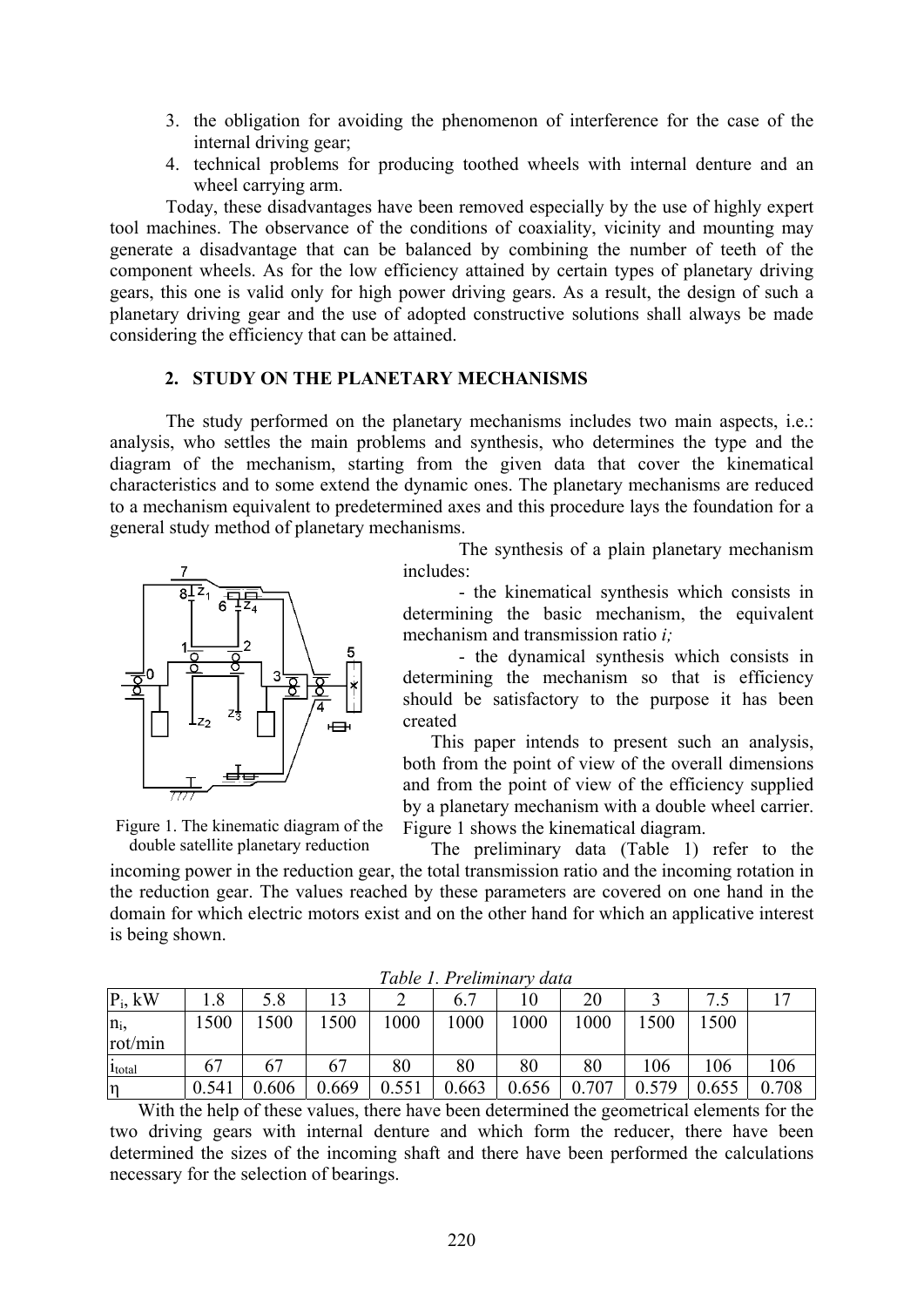#### **3. CALCULATING THE EFFICIENCY**

The determination of the efficiency for the pre-settled data considered the calculation of the specific power losses. The efficiency of the equivalent mechanism, η*e*, shall be determined in relation to the specific losses:

$$
\eta_e = 1 - \psi \tag{1}
$$

where:  $\psi$  is the specific power loss, the sum of all the partial specific losses which impose in the equivalent mechanism; accordingly it results:

$$
\psi = \psi_a + \psi_l + \psi_m \tag{2}
$$

where:  $\psi_a$  is specific power loss produced by the gearing operation;  $\psi_i$  is specific power loss produced by friction inside bearings; ψ*m* is specific power loss produced by friction in the place where movement occurs.

The specific power loss produced by the gearing operation,  $\psi_a$ , is the sum of the specific power losses produced by each gearing of the mechanism. The specific power loss that corresponds to one distinct gearing made up by the toothed wheels 1 and 2 is:

$$
\Psi_a = K_a \left( \pm \frac{1}{z_{el}} \pm \frac{1}{z_{e2}} \right) \tag{3}
$$

where:  $K_a$  is a coefficient that takes into consideration the friction ratio  $\eta$  among the gearing teeth, the rolling height of the upper part of teeth *ar*, the gearing modulus *m* and the normal gearing angle α*rn* of this one; *ze*1 an *ze*2 represent the number of corresponding teeth of the two toothed wheels in gearing; the plus sign (+) corresponds to the external toothed wheel and the negative sign (-) corresponds to the internal toothed wheel.

The specific power loss produced by friction inside bearings, ψ*l*, weighs relatively small, its values being in relation to the type of bearings. For the case of sliding bearings, the specific power loss shall depend on their main sizes, on the lubricant used, on the type and the loading value and on the relative clearances. The specific power loss for roller bearings shall be calculated in relation to the friction momentum,  $M_f$ , occurred in the bearings:

$$
\Psi_l = \frac{M_f \omega_e}{P_e} \tag{4}
$$

where:  $\omega_e$  is the equivalent angular velocity reached by the bearings;  $P_e$  is the equivalent power of the mechanism.

The total specific power loss produced by the friction inside the bearings is the sum of all the specific losses that correspond to each bearing apart.

The specific power loss produced by the friction occurred between the moving parts and the atmosphere inside which this mechanism operates  $\psi_m$ , shall depend on the atmosphere, on the shape of the moving parts and on the relative velocity born between these moving parts and the surrounding atmosphere. An exact calculation of these losses cannot be made, this determination being made experimentally for each situation apart. Based on the researches carried out by different researchers, there has been concluded that these losses are below 10% of the total of all the other specific power losses whether the level of the lubricant is adequately selected.

The efficiency of the equivalent mechanism, determined in relation to the specific power losses, allowed a further calculation of the efficiency reached by the reduction gear and an analysis of the situations when this one attains acceptable values:

$$
\eta = 1 - \frac{1 - \eta_e}{i_0 - \eta_e} \tag{5}
$$

where:  $\eta_e$  is the efficiency of the equivalent mechanism;  $i_0$  is the transmission ratio of the basic mechanism.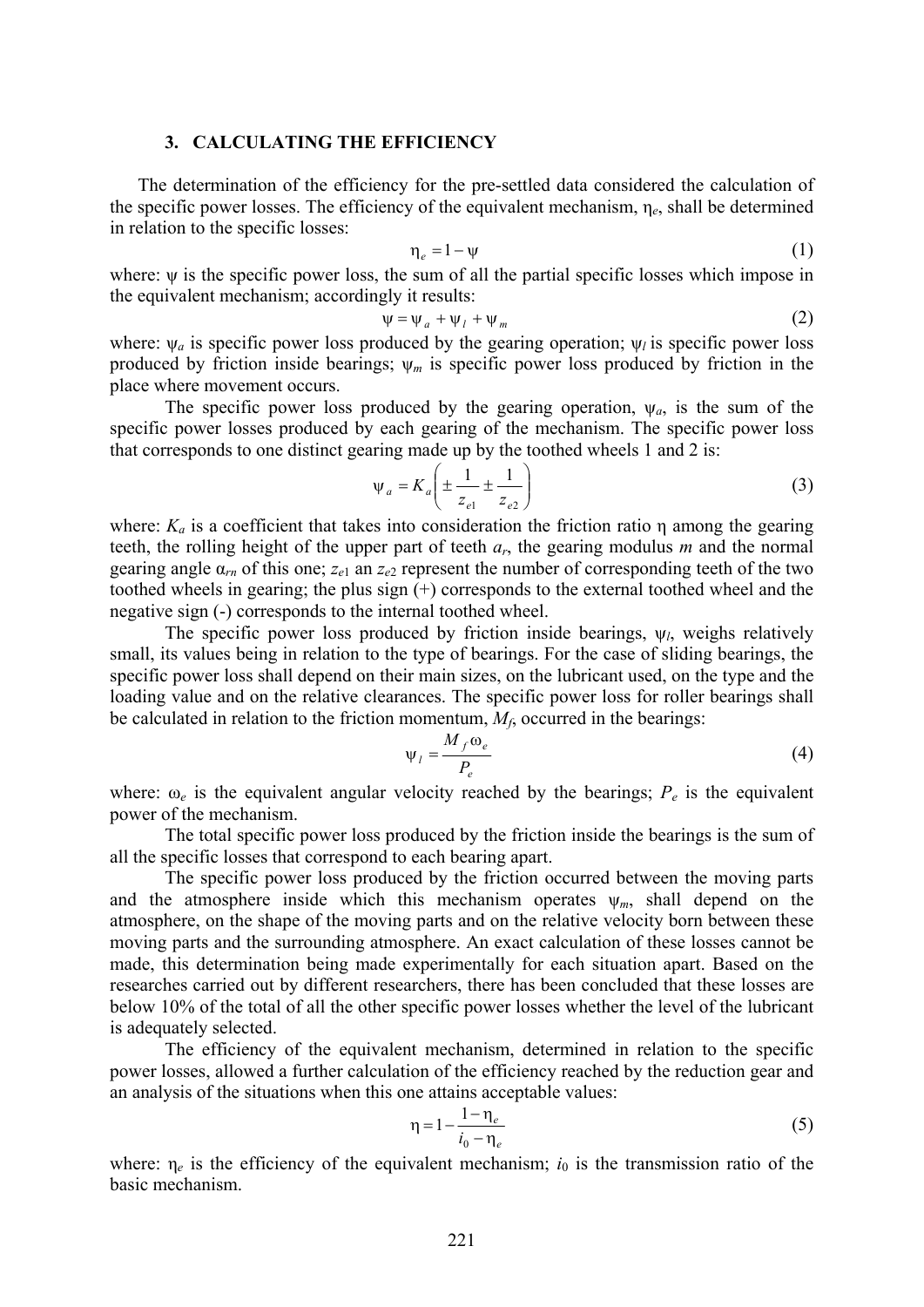#### **4. EXEMPLE OF CALCULATION**

Considering the features of the hopper wagons, the rotation speed reduction gears shall meet the following conditions:

- their size shall match the clearance from beneath the hopper wagon body  $(\phi 400, \phi 400)$ *l*=400) from the discharge end, allowing the rotation of the bogie with an angle of 30º to enter the curve;
- high transmission ratio of 30...35;
- the outlet shaft of the reduction gear shall take over high rotation moment and radial strain values, since the chain transmission driving wheel is mounted through it;
- they shall form a block construction along with the hydraulic motor, they shall be easily mounted on and dismounted from the wagon and possibilities of extending the transmission chains shall be available;
- they shall be able to perform normally in underground conditions (dust, water, mud);
- maintenance performed on the wagon with no dismounting.

For VSAH type hopper wagons, the planetary reduction gear shall transmit a power of *P*=7.5 kW for an input rotation speed of *n*=340rot/min with a transmission ratio *i*≈34.

 The size condition and the load of the tooth system points out that an as large number as possible of teeth are necessary, so that the outside diameter of the satellite be as close as possible to the outside diameter of the inner tooth system, in the point opposite to putting into gear the tendency should be towards the tangency of the two circles, so that the condition *z1 z*<sub>2</sub>≥4 should be met. In the simplest case of the reduction gear, where the two gears have the same modulus, the condition of coaxiality gives:  $z_1$ - $z_2$ = $z_4$ - $z_3$ .

Knowing that:  $z_1 = z + x$ ,  $z_2 = z - y$ ,  $z_3 = z - x$ ,  $z_4 = z + y$ ,  $z \gg x$ ,  $z \gg y$ ,  $|x| \le y$ ,  $x=0.5k$  (k – total number), at the limit of gearing possibility of the satellite with the inner tooth wheel  $(z_1-z_2=z_4-z_3=4)$  the following relation results:

$$
z = \sqrt{i_{hb}^{2} \cdot (16 - 8 \cdot x) + x^{2}}
$$
 (6)

By the relation (6), for  $i_{hb}^a = 35$  and a 400 mm maximum diameter, for a 7 mm modulus and  $x=3.5$ ,  $y=7.5$  and  $z=39.4$ , the following number of teeth resulted:  $z_1=47$ ,  $z_2=43$ , *z*3 =32, *z*4 =36.



Figure 2. Loading schemes of the component parts of the reduction gear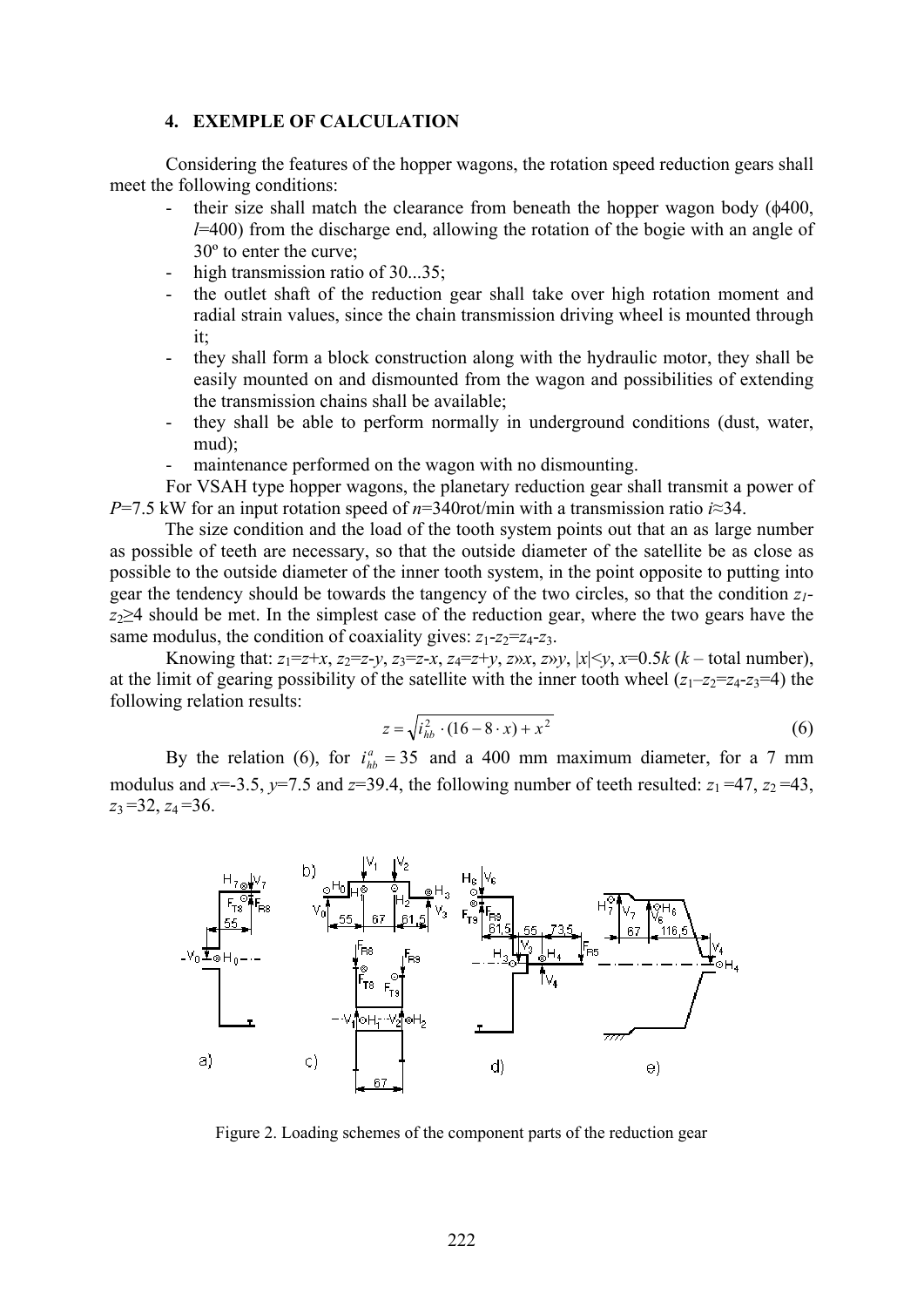Determining the equivalent power  $P_E$ =243.5 kW the reactions were calculated in the reference points of the reduction gear resulting in accordance with the loading schemes in figure 2 (**a** - cover; **b** - shaft; **c** - satellite; **d** - toothed wheel shaft; **e** - body)  $R_0 = 33.25$  kn.;  $R_1$  $=69.71$ ;  $R_2 = 68.16$  kN;  $R_3 = 32.44$  kN;  $R_4 = 139.46$  kN;  $R_6 = 112.96$  kN;  $R_7 = 40.92$  kN. A comparison of these values shows that the loads in bearings *4* and *6* are smaller in the new construction by 1.75 times as to the traditional constructions, where higher dynamic loading capacity balls are necessary.

Knowing the loads in the bearings and gears, the specific power losses in reduction gear are calculated function of which the efficiency of the mechanism is calculated equivalent to the relation (1), where:  $\psi_a = 6.05 \cdot 10^{-4}$ ;  $\psi_l = 4.975 \cdot 10^{-3} / 16.775 \cdot 10^{-3}$ ;  $\psi_m = 6.99 \cdot 10^{-3}$ . The efficiency of the reduction gear is with relation  $(5)$   $n=0.7$ .

The reduction gear thus carried out (figure 3) is made up of a housing *14* wherein an eccentric shaft is mounted *11* by two ball *7* and *8*. By balls *5* and *6*, the double satellite with two gear wheels is fitted.

The gear wheel *2* mates the fixed inner-toothed crown wheel *3*, and the gear wheel *3*, the inner-toothed crown wheel in the end of the outlet shaft *4*.

The outlet shaft is supported on ball *9*, and the inner gear wheel on ball *10.* Inside the reduction gear, on the eccentric shaft representing from a kinematics point of view the satellite carrier arm, two counter-balance weights are mounted *12* and *13*.

#### **5. CONCLUSIONS**.

 Figure 4 shows the variation curve for the efficiency reached by the reduction gear depending on the incoming power  $P_i$ ; Figure 5 shows the variation curve for the efficiency reached by the reducer depending on the total transmission ratio, *i<sub>total</sub>*.



Figure 3. Double satellite planetary reduction gear